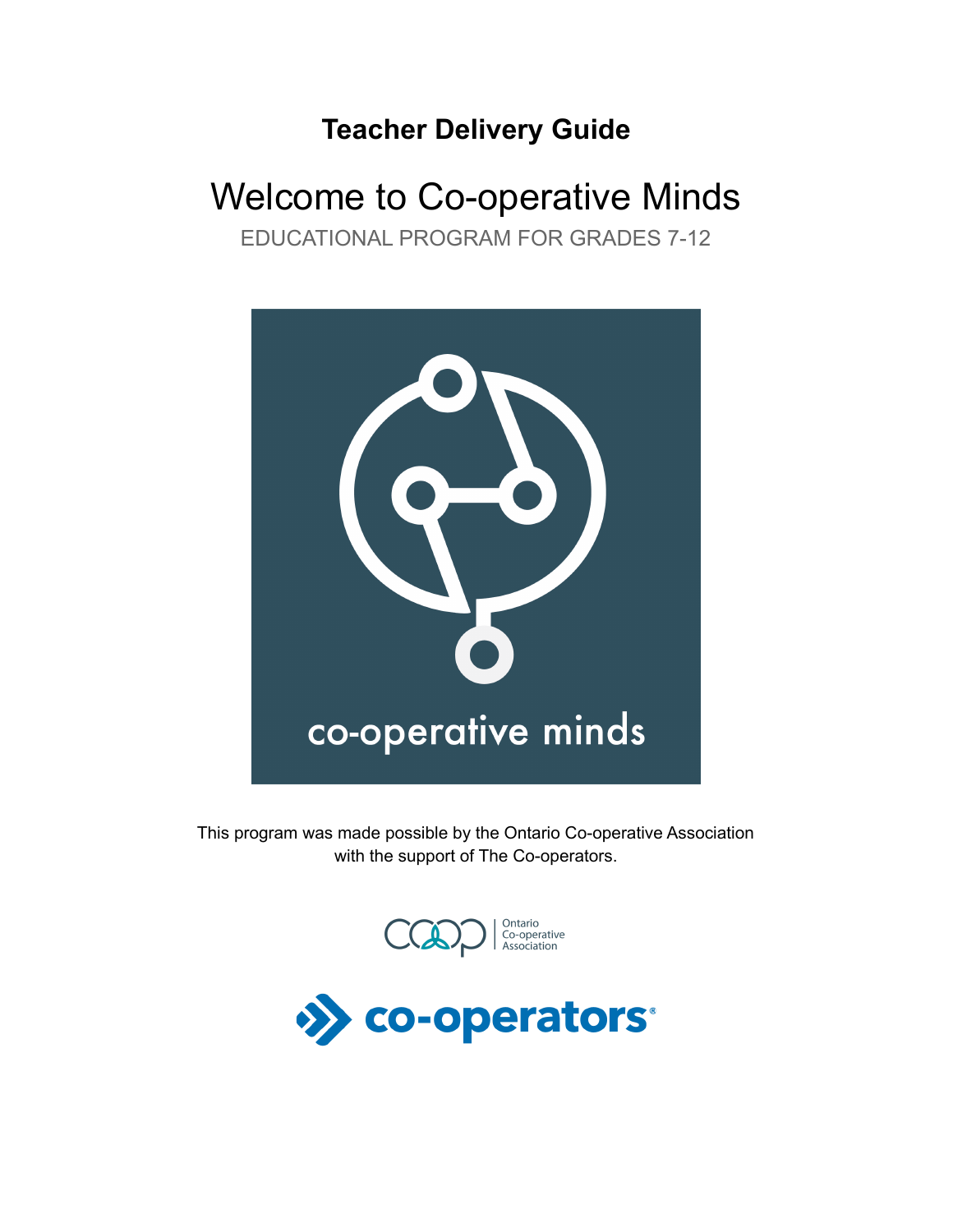

## **Table of Contents:**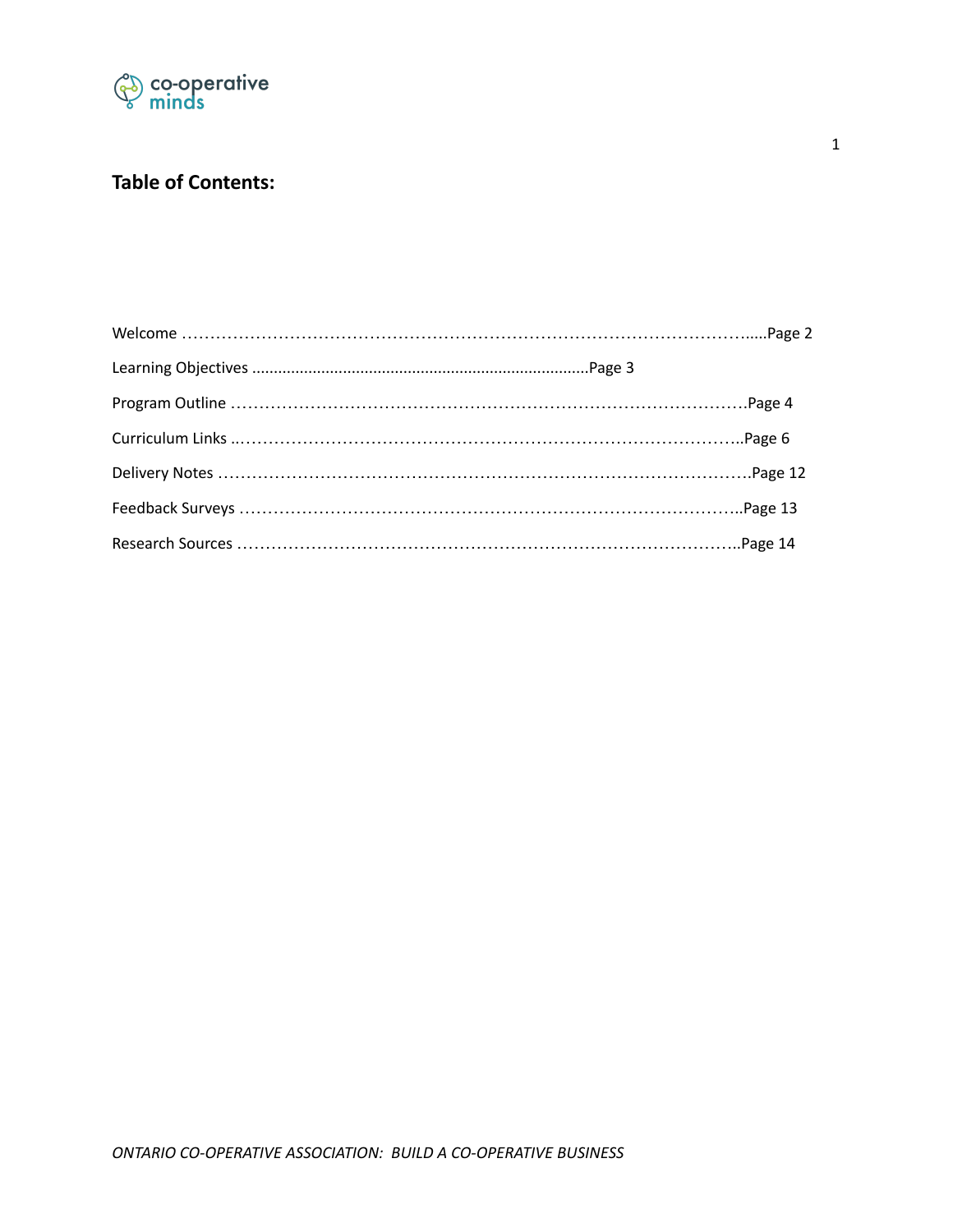

Dear Teacher,

Thank you for taking part in Co-operative Minds; this program was made possible by the Ontario Co-operative Association and The Co-operators.

For this program you will need the resources included in the Google Drive, these include:

- This program guide for yourself and your administrators; including learning objectives, program outline and curriculum links.
- [Presentation](https://docs.google.com/presentation/d/1x73zV_ZrA-k9ioNy6f9p4Ex4YRERfYTG_jZh09qEXyo/edit?usp=sharing) slideshow containing links to all the materials and resources you'll need to work through the challenge with your students
- Feedback surveys for teachers and students
- Additional resources such as problem [statement](https://docs.google.com/document/d/1jCqfynoY2z74nze8f8oGHUH5ZKuo8U3V/edit?usp=sharing&ouid=102318774232839170173&rtpof=true&sd=true) and [assessment](https://docs.google.com/document/d/136Z1SC44-3P-s247xGh6P6mnWeBRM1ID/edit?usp=sharing&ouid=102318774232839170173&rtpof=true&sd=true) tool

Your Challenge Partner, the Ontario Co-operative Association, will reach out to you to confirm your start dates and the dates of your virtual meet-ups. You will be responsible for setting up the Google Meets and emailing the links to the partner in advance of the start-date.

This package includes an [Evaluation](https://docs.google.com/document/d/133U9Frp5wKtKCHcg0djegsZWcGLipaXC5FhKsjFdTOI/copy) Form. Please fill it out and email it to our team at [our.team@cooperativeminds.ca](mailto:our.team@cooperativeminds.ca) Your feedback is important and helps us improve our school programs. There is also an [Evaluation](https://docs.google.com/document/d/16vlusB1RYDM-VECWud4DVO3ybttHkVnc8eRL-Pz20dc/copy) Form to be filled out by your students.

Please do not hesitate to contact our team if you have any questions about the program or require teaching support.

Thank you,

Michelle Christmann *Education manager, Ontario Co-operative Association*

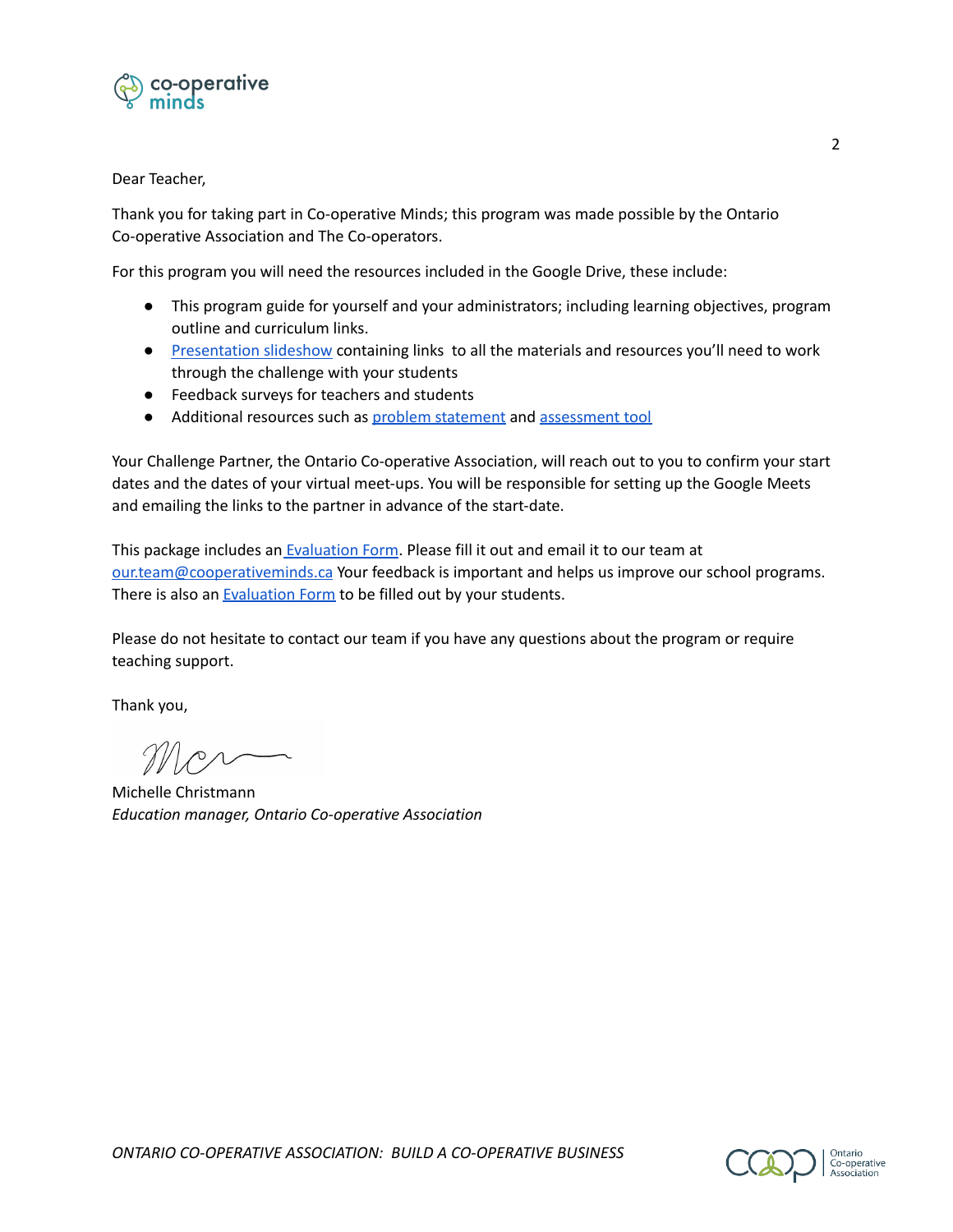

## **Learning Objectives:**

#### **Challenge Question:**

**"How can we use the co-operative modelto provide young people with more access to post-secondary education?"**

**Option 1: Create more funding opportunities for youth (ex. grants, scholarships, part-time & summer jobs)**

**Option 2: Create social supports for youth (ex. mentoring,tutoring, mental health)**

#### **About your challenge:**

- Your challenge partner is the **Ontario [Co-operative](https://ontario.coop/) Association**
- Your partner team lead is Michelle Christmann, [mchristmann@ontario.coop](mailto:mchristmann@ontario.coop)
- Read more about your Problem [Statement](https://docs.google.com/document/d/1jCqfynoY2z74nze8f8oGHUH5ZKuo8U3V/edit?usp=sharing&ouid=102318774232839170173&rtpof=true&sd=true) here

Students will explore the co-operative business model, post-secondary funding options and barriers and the importance of mental health and peer support and current issues, to determine whether they can develop a solution to address economic and social inequality in post-secondary education.

#### **Learning objectives: Grade 9-12 Program**

- 1. Students will use guided inquiry to explore financial planning, goal setting, the co-operative business model, non-profit organizations,economic and social disparity, civic responsibility, project management, communication technology.
- 2. Students will gain curriculum linked knowledge in the context of solving an authentic, real-world challenge for a community organization.
- 3. Students will use critical thinking to determine the best choice for different scenarios.
- 4. The activities in this program will contribute to students gaining valuable citizenship skills like empathy, collaboration and cooperation, democratic decision-making and inclusivity.
- 5. Students will gain an understanding of co-operative principles and values such as equity, democracy, community, collaboration, and empathy.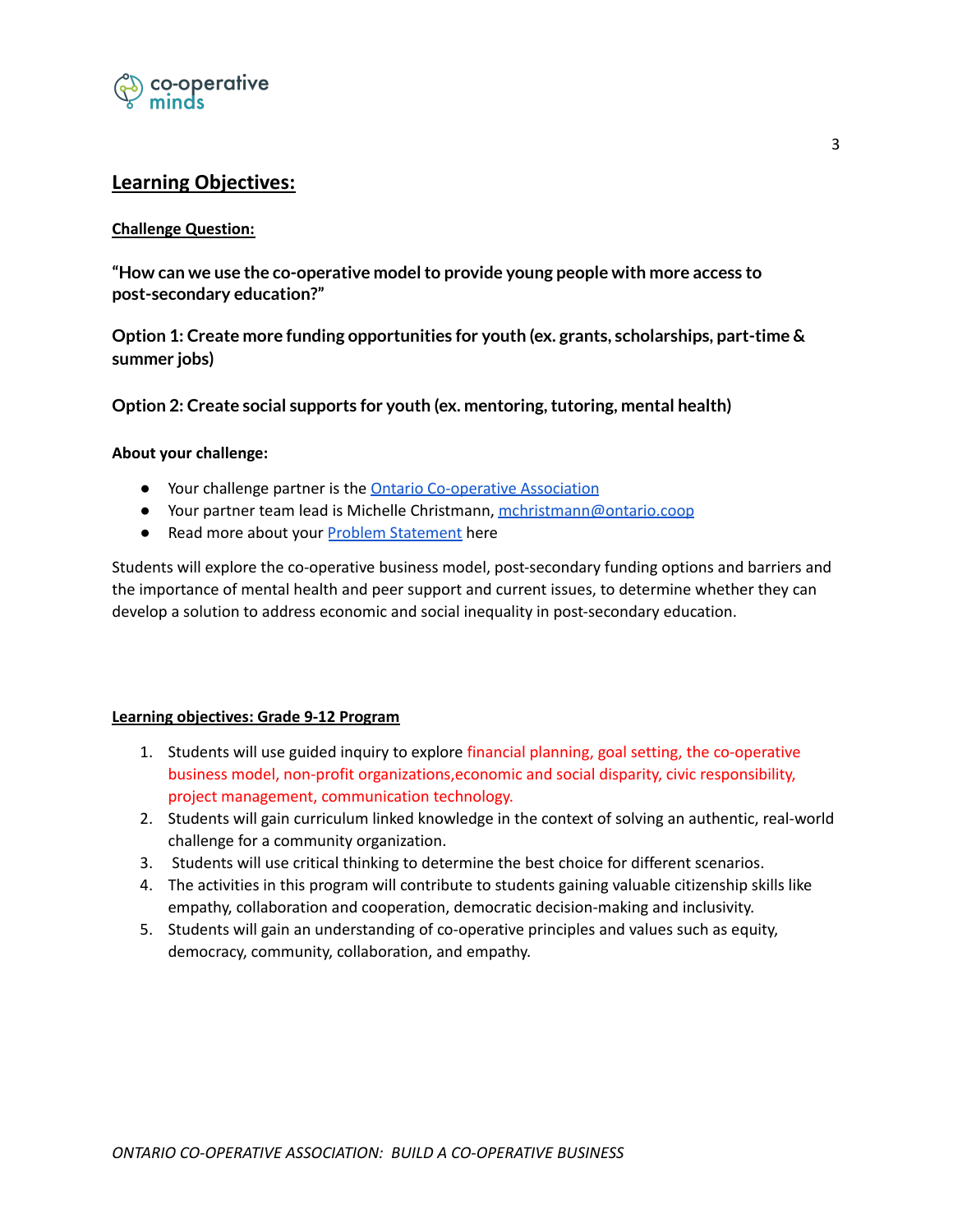

### **Program Outline:**

The Co-operative Minds program is divided into five 60-70 minute lessons, and can be delivered over five consecutive days, or weekly, for a 5 week period.

- 1. Teachers will choose from a selection of curriculum themed real-world challenges provided by a partner organization.
- 2. Participating classrooms will be provided with a teacher-friendly tool-kit delivered through Google Drive, complete with Slideshow, handouts and links to all resources.
- 3. Classrooms will be connected with a mentor from the partner organization to provide coaching and feedback throughout the challenge.

This challenge can be adapted to in-person or virtual learning, or a combination of both. All mentor communication can be provided virtually through school designated learning platforms (ie. Google Meet, WebEx, etc.).

#### **Unit 1: Empathy- 60 minutes**

*Unit Goal:* Students will have used empathy building activities to gain an understanding of the partner organization and its problem. Students will meet their mentor and have the opportunity to ask questions about the organization and its challenge.

#### **Unit 2: Insight- 70 minutes**

*Unit Goal:* Students will use guided inquiry to research and define the two different models that the organization is considering, students will work as a group to identify the three stakeholders most affected by the problem.

**● The Co-operative Partner has provided links to resources that students may use during their independent Guided Inquiry assignment, teachers are encouraged to supplement these resources with curriculum specific material of their choice**

#### **Unit 3: Investigate- 70 minutes**

*Unit Goal*: Students will work collaboratively both in small groups and as a class to synergize each model into one word. Students will use empathy based activities and critical thinking to identify the "why" of the organization and prioritize the needs of stakeholders. The unit will conclude with a check-in from their mentor.

#### **Unit 4: Re-imagine- 70 minutes**

Unit Goal: Students will arrive at a newly imagined 3<sup>rd</sup> model inspired by the synthesized words from Model 1 and Model 2. The unit will focus on driving innovation, team building, collaboration and communication skills.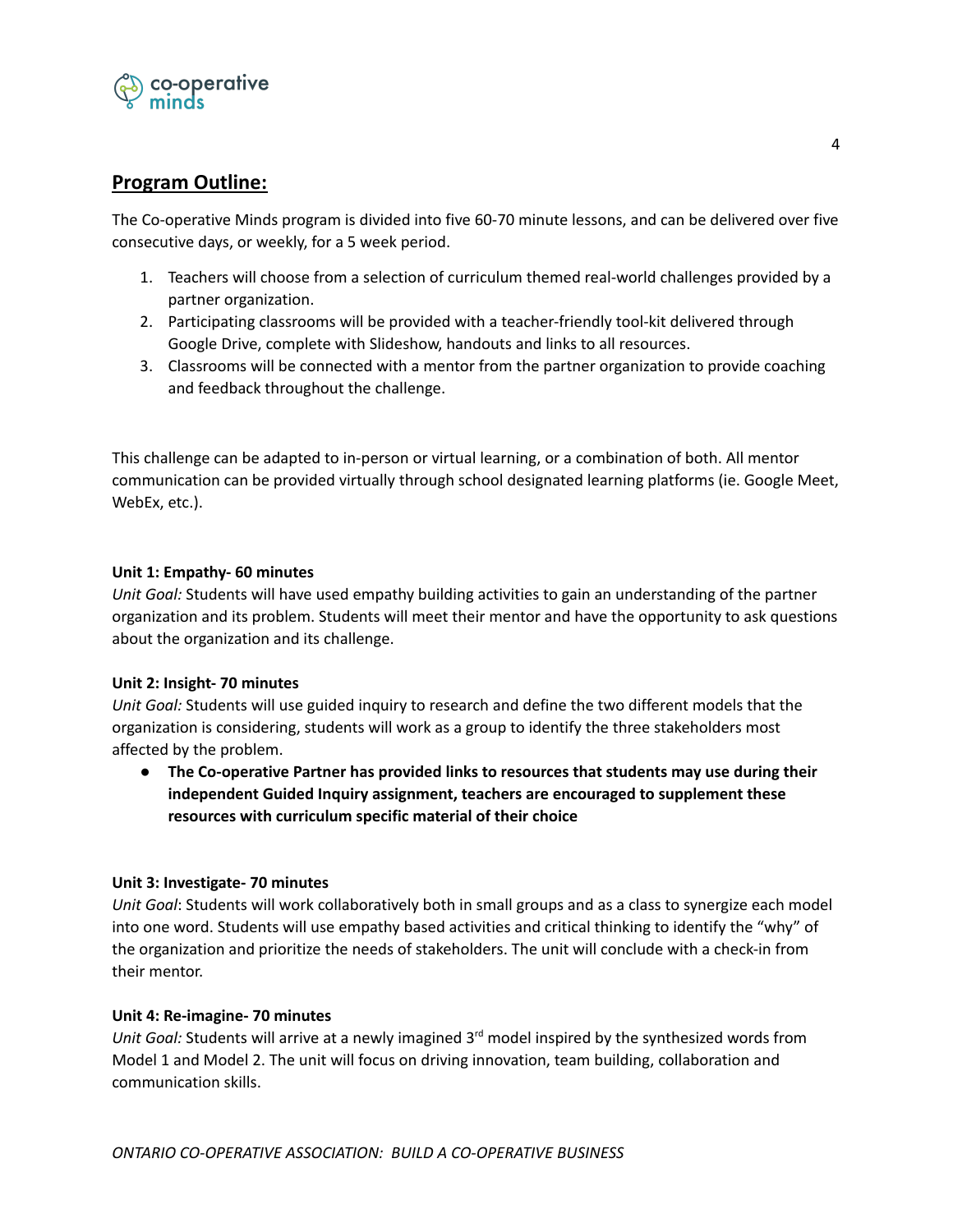

#### **Unit 5: Recommendation- 70 minutes**

*Unit Goal:* Students will work independently and in groups to evaluate whether their model effectively meets the needs of the players. Students will agree as a class on a final recommendation. There will be an opportunity to present their recommendation to their mentor, who will provide immediate and follow-up feedback.

#### **Bonus Activity- Building an Effective Presentation- 15 minutes**

*Unit Goal:* Students will understand how to create an engaging and effective presentation using Google Slides.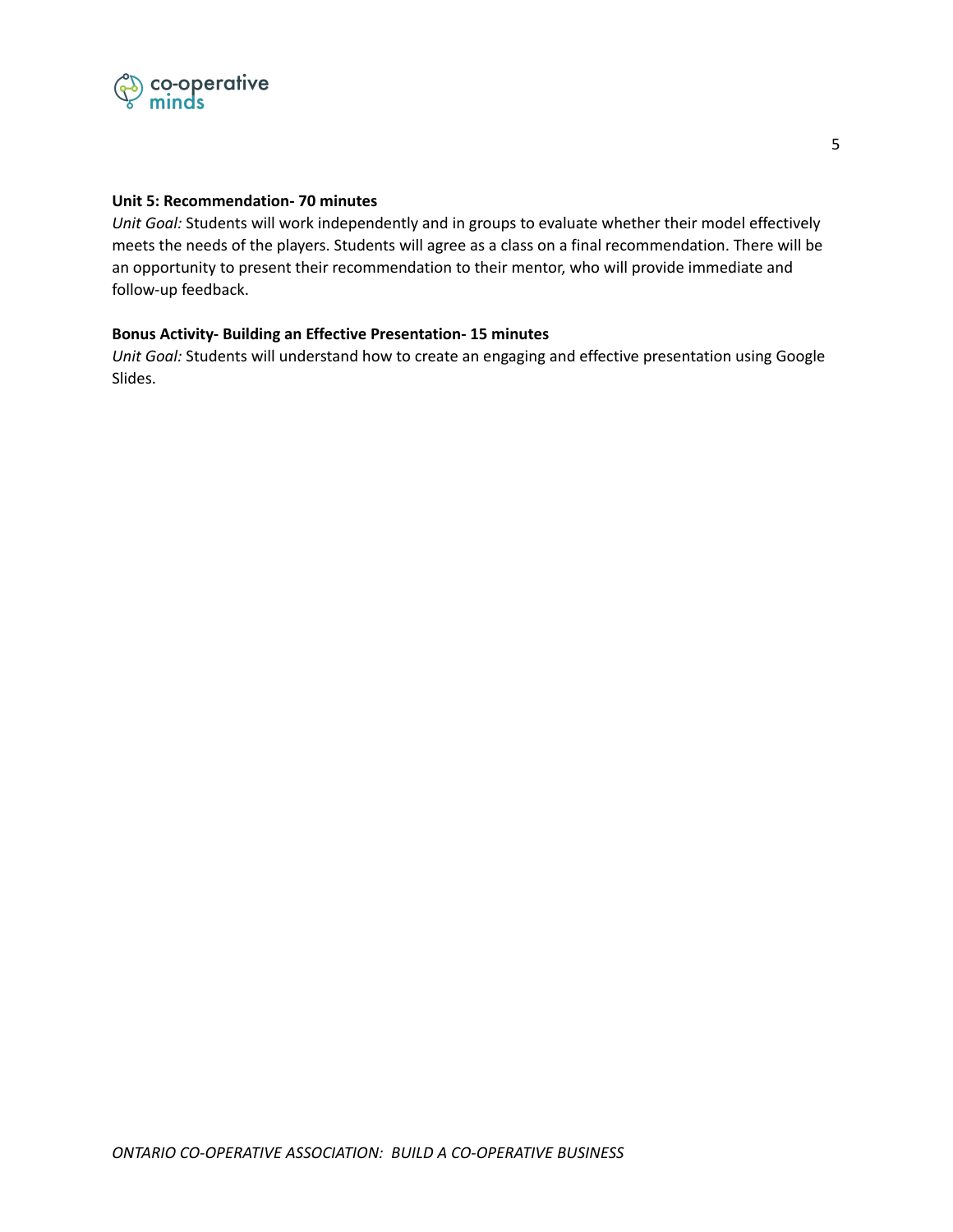

## **Curriculum Links:**

This Co-operative Minds challenge relates to Ontario's Canadian and World Studies and Business Studies Curriculum for Grades 9-12. List below are the curriculum strands that intersect with this challenge.

## **Introduction to Business, Grade 9 or 10, Open (BBI1O, BBI2O)**

#### [The Ontario Curriculum, Grade 9 and 10/ Business Studies, Page 27](http://www.edu.gov.on.ca/eng/curriculum/secondary/business910currb.pdf)

• demonstrate an understanding of income and spending issues facing individuals and businesses; • demonstrate an understanding of how banks and other financial institutions operate; • demonstrate an understanding of effective investment practices; • analyse the role and importance of credit in personal and business finance.

• demonstrate an understanding of how businesses respond to needs, wants, supply, and demand; • compare types of businesses; • demonstrate an understanding of ethics and social responsibility in business;

• demonstrate an understanding of the terminology associated with information and communication technology; • demonstrate an understanding of the computer workstation environment; • manage electronic files and folders; • analyse options for accessing the Internet; • apply effective techniques when conducting electronic research.

## **Financial Accounting Fundamentals, Grade 11 – BAF3M**

#### [The Ontario Curriculum, Grades 11 and 12/ Business Studies, Page 28](http://www.edu.gov.on.ca/eng/curriculum/secondary/business1112currb.pdf)

- · describe the characteristics of different forms of business organization, including sole proprietorship, partnership, and corporation;
- · describe the advantages and disadvantages of different forms of business organization, including sole proprietorship, partnership, and corporation;
- · explain the differences among the equity sections of different forms of business organization, including sole proprietorship, partnership, and corporation (e.g., capital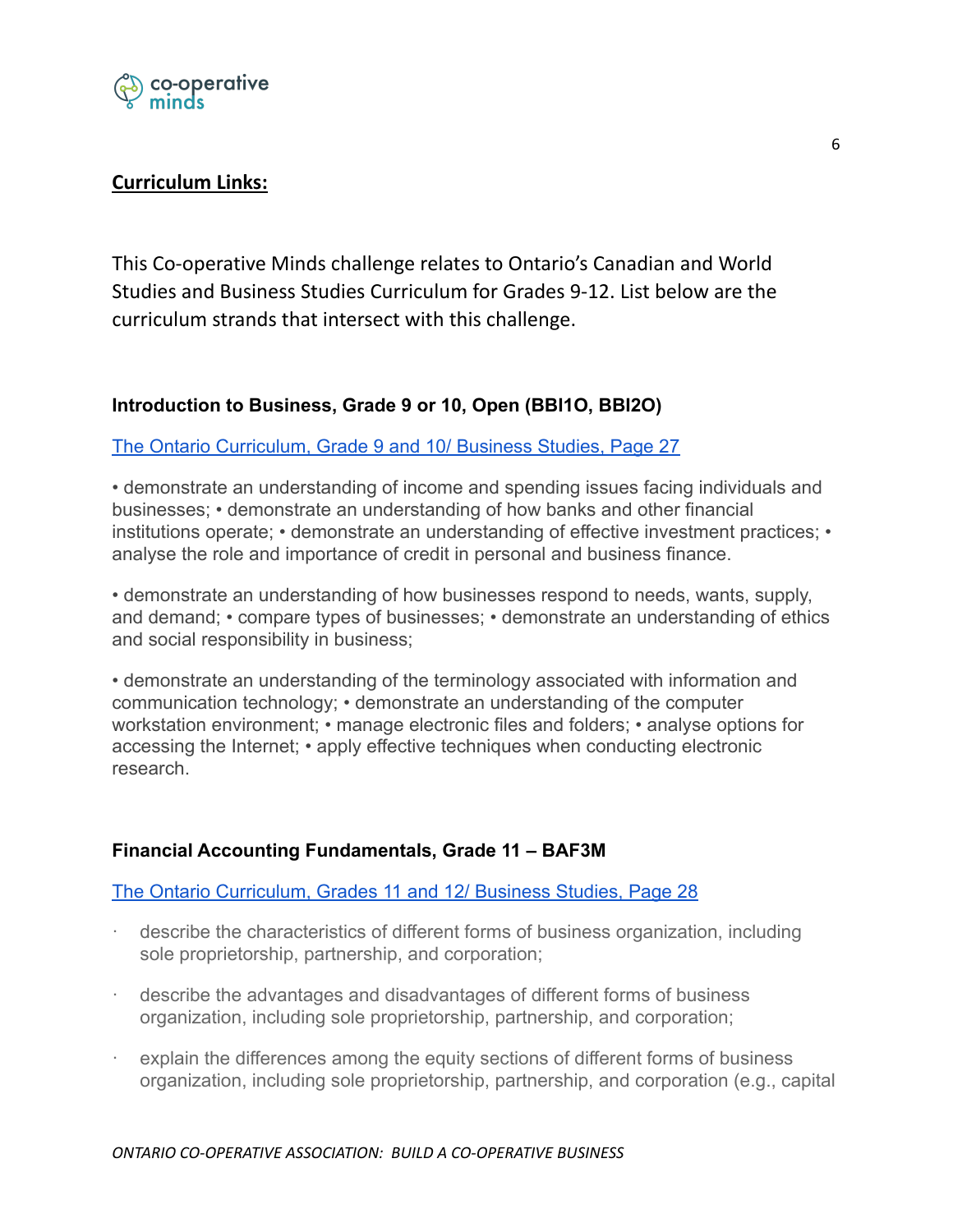

account in a sole proprietorship versus common stock in shareholders' equity in a corporation).

· describe the principal accounting elements particular to a merchandising business (e.g., new accounts, cost of goods sold section, returns, discounts)

#### **Accounting Essentials, Grade 11, Workplace Preparation – BAI3E**

[The Ontario Curriculum, Grades 11 and 12/ Business Studies, Page 34](http://www.edu.gov.on.ca/eng/curriculum/secondary/business1112currb.pdf)

- identify the different types of business ownership (e.g., sole proprietorship, partnership, corporation, cooperative); explain the advantages and disadvantages of each type of business ownership; examine different businesses to identify their type of ownership.
- identify the sources of funds available to finance a service business (e.g., family, investors, banks, government); identify the costs of different sources of financing for the operation of a service business (e.g., interest on loans, costs of leasing).
- describe the effect on a business of cost changes that are beyond the control of the business (e.g., an increase in taxes, minimum wage, cost of insurance).

## **Entrepreneurship: The Venture, Grade 11 – BDI3C**

[The Ontario Curriculum, Grades 11 and 12/ Business Studies, Page 50](http://www.edu.gov.on.ca/eng/curriculum/secondary/business1112currb.pdf)

- · outline the importance of incorporating ethical practices and social responsibility when operating a business venture;
- · describe the impact that local entrepreneurs have had on the community (e.g., by creating jobs, providing community leadership, funding scholarships);
- · describe how entrepreneurs have been agents of change (e.g., by developing new products, methods of production, and ways of doing business);
- · describe the effect that changes brought about by entrepreneurs have had on the lives of people (e.g., workers, consumers, business people).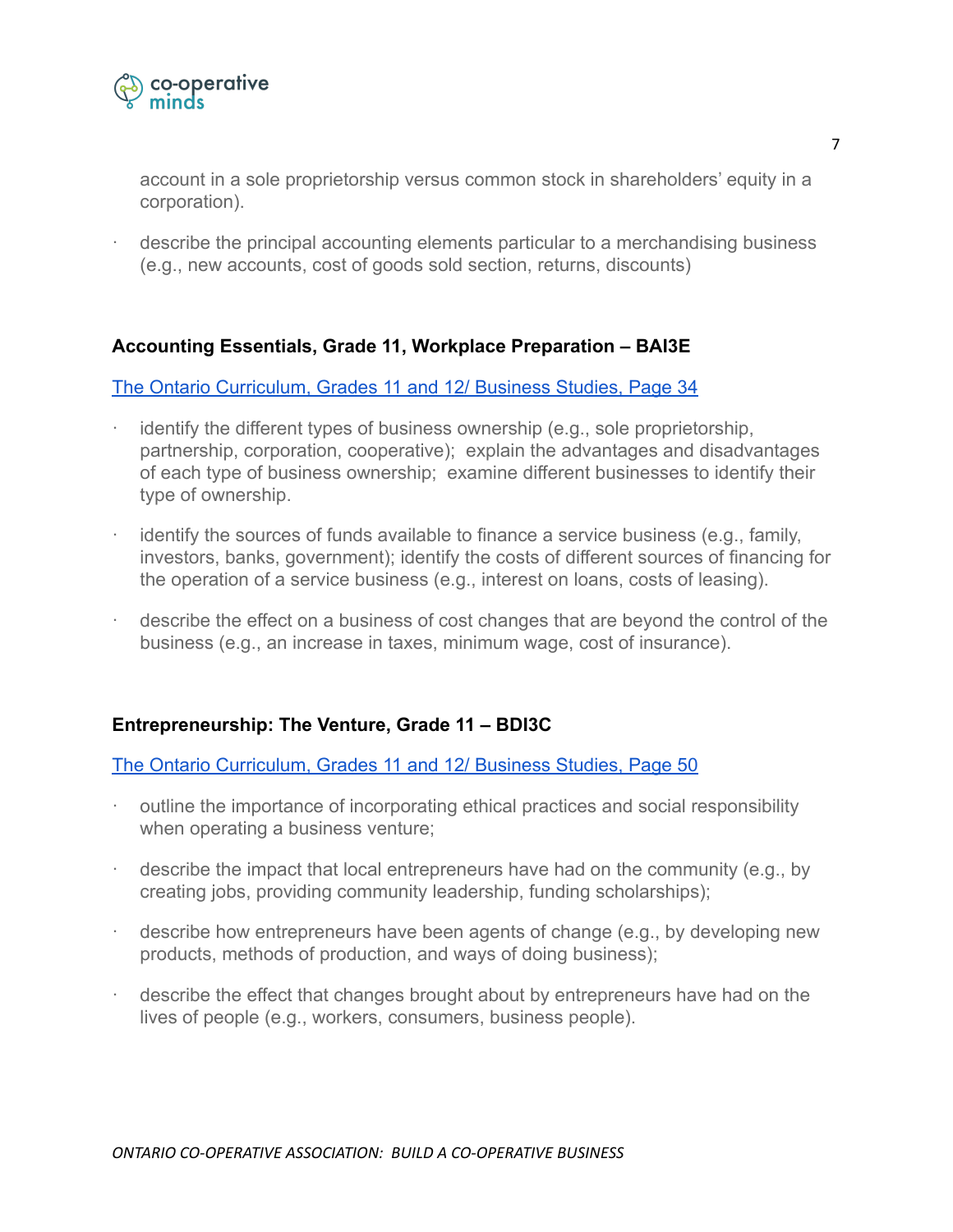

- identify ways of measuring, evaluating, and developing their interest in potential enterprising and entrepreneurial careers (e.g., use the Internet, find a mentor, interview an entrepreneur).
- explain how new ventures have been developed in response to consumer needs or wants;
- · explain the importance of invention and innovation to venture creation;
- · conduct primary and secondary marketing research to evaluate the idea or opportunity for their proposed venture.
- · Production Plan: describe the process involved in producing a new product or delivering a new service; – determine the production process that is most appropriate for their chosen venture;
- Marketing Plan: compare ways in which a specific good or service can be distributed to customers (e.g., direct channel, indirect channel, party method, vending machines); – identify the most appropriate method to deliver their good or service; – compare ways of advertising and promoting a venture (e.g., radio and TV commercials, print ads, flyers, coupons), and create appropriate advertisements and promotional strategies for their chosen venture; – assess methods used to price a new good or service (e.g., cost-plus pricing, comparative pricing, psychological pricing) and determine which method is most appropriate for pricing their good or service;

## **Information and Communication Technology:Multimedia Solutions, Grade 12 – BTX4C**

#### [The Ontario Curriculum, Grades 11 and 12/ Business Studies, Page 79](http://www.edu.gov.on.ca/eng/curriculum/secondary/business1112currb.pdf)

- analyse the impact of information and communication technology on the business environment; assess the importance of adhering to ethical standards when conducting business electronically
- · use appropriate software to create integrated customized documents that meet professional business standards; demonstrate effective use of multimedia software; use appropriate software to perform a variety of business tasks; use a variety of electronic resources to retrieve, evaluate, and communicate information;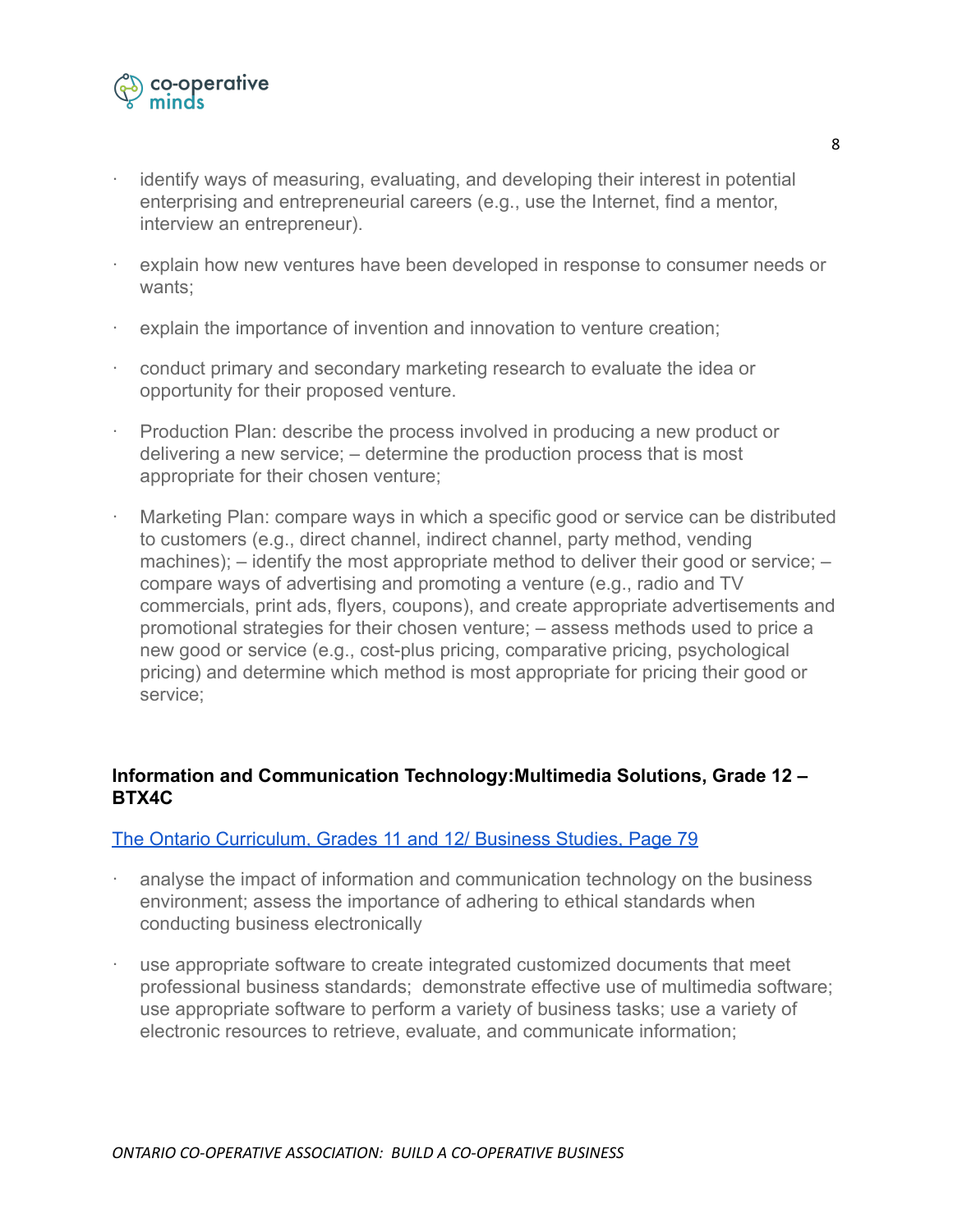

demonstrate an understanding of a team-based approach to project management; demonstrate the use of electronic tools to manage a multimedia team project; use a team-based approach to create a multimedia product

### **Regional Geography, Grade 11 – CGD3M**

#### The Ontario [Curriculum,](http://www.edu.gov.on.ca/eng/curriculum/secondary/2015cws11and12.pdf) Grades 11 and 12/ Canadian and World Studies, Page 131

- · B1.Regional Characteristics: demonstrate an understanding of key cultural and socio-economic characteristics of the selected region and of individual countries in it
- · B3.Quality of Life: assess quality of life in the selected region, including factors that contribute to quality of life and policies/programs that aim to improve it
- $\cdot$  C2. Inequality and Sustainability: analyse aspects of inequality and economic sustainability in the selected region, including programs intended to promote equality and sustainability
- · D2.Conflict and Cooperation: analyse aspects of economic, social, and political conflict and cooperation in the selected region
- D3. Economic Development: analyse economic activity in the selected region as well as factors that contribute to the region's economic development

#### **Analysing Current Economic Issues, Grade 12- CIA4U**

[The Ontario Curriculum, Grades 11 and 12/ Canadian and World Studies, Page 93](http://www.edu.gov.on.ca/eng/curriculum/secondary/2015cws11and12.pdf)

- · B3.Growth and Sustainability: analyse aspects of economic growth/development, including its costs, benefits, and sustainability
- B4. Economic Thought and Decision Making: analyse how economic and political ideas and various sociocultural factors affect economic decision making
- · How does scarcity affect the economies of different regions and countries? What factors tend to contribute to economic change and stability? How do different groups influence economic decision making? Why is it important to try to find a balance between different ideas and stakeholders when making an economic decision? When investigating a current economic issue, why is it important to take the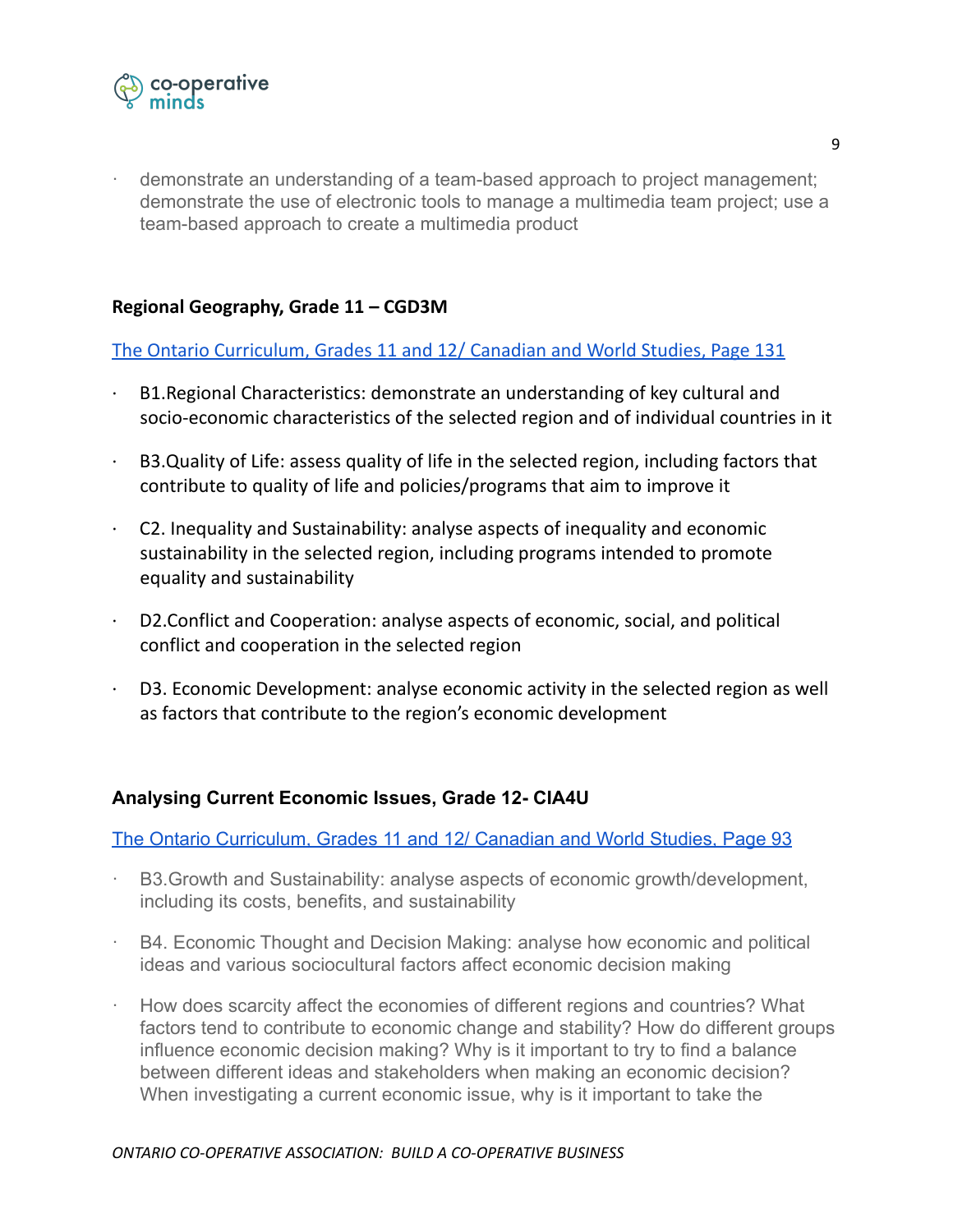

perspectives of different stakeholders into account? How might an individual or group address economic inequality and the problems that are associated with it? How do people create economic change?

- · C1.1 explain the main similarities and differences between various types of firms (e.g., sole proprietorships, private limited companies, partnerships, cooperatives, Crown corporations, multinational corporations, not-for-profit companies)
- C1.3 analyse how new technology has affected markets and consumers (e.g., with reference to e-tail, e-commerce payment systems, planned obsolescence of electronics, consumers' digital footprints and concerns about privacy, availability of information on companies and products on the Internet)
- · C2.1 demonstrate an understanding of economic trade-offs (e.g., whether to buy a car or a transit pass, to rent an apartment or buy a house, to send a child from an impoverished family to school or to work, to pay down government debt or increase government spending on infrastructure or social services), and explain their significance for individuals and society
- E3.3 explain how various social movements and social justice organizations address global economic inequality, and assess their effectiveness

#### **Making Personal Economic Choices- CIC4E**

[The Ontario Curriculum, Grades 11 and 12/ Canadian and World Studies, Page 109](http://www.edu.gov.on.ca/eng/curriculum/secondary/2015cws11and12.pdf)

- · B1. Financial Goals and Financial Planning: explain how various factors can affect individuals' financial plans and goals
- · B2. Savings, Credit, and Debt: demonstrate an understanding of some key considerations relating to savings, credit, and debt
- · C2.Understanding the Canadian Economy: demonstrate an understanding of some economic concepts and how they are related to key aspects of the Canadian economy
- · C4. Stakeholders' Views on Economic Issues: analyse a variety of economic issues from the perspectives of different stakeholders

What are the main causes of poverty in Canada? How effective are government and business responses to economic inequality in Canada? How does where you live affect your economic choices? What are the economic realities in your community? What could be done to improve them?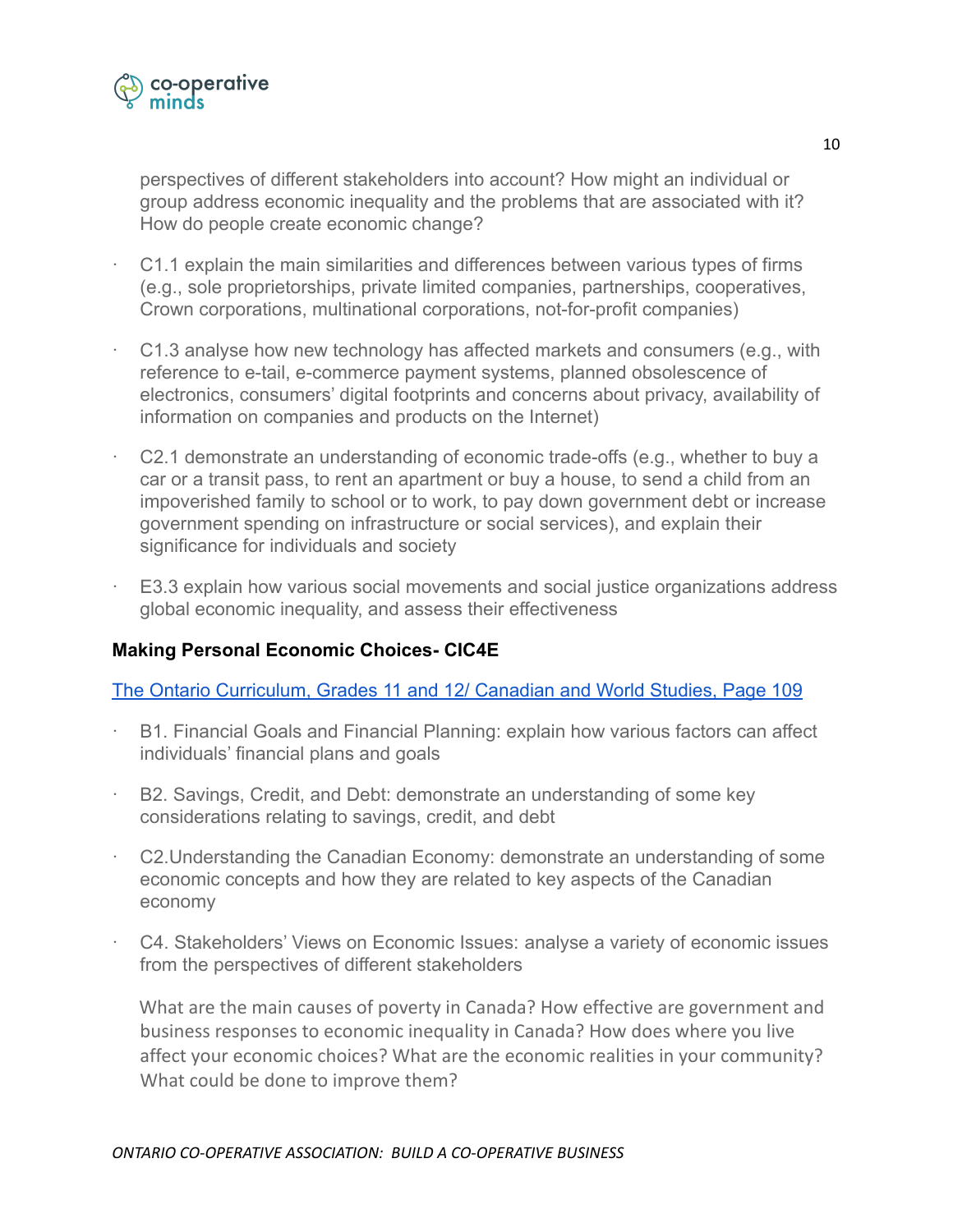

## **Canadian and International Politics, Grade 12 – CPW4U**

#### [The Ontario Curriculum, Grades 11 and 12/ Canadian and World Studies, Page 539](http://www.edu.gov.on.ca/eng/curriculum/secondary/2015cws11and12.pdf)

- **D1. Civic Awareness and Responsibility: analyse the role of civic awareness** and responsibility among citizens and non-governmental stakeholders in the national and international community
- · D2.4 analyse how the perspectives of individuals and non-governmental stakeholder groups (e.g., corporations; unions; environmental, social justice, or women's groups; religious organizations; political lobby groups) may influence their response to issues of national and/or international political importance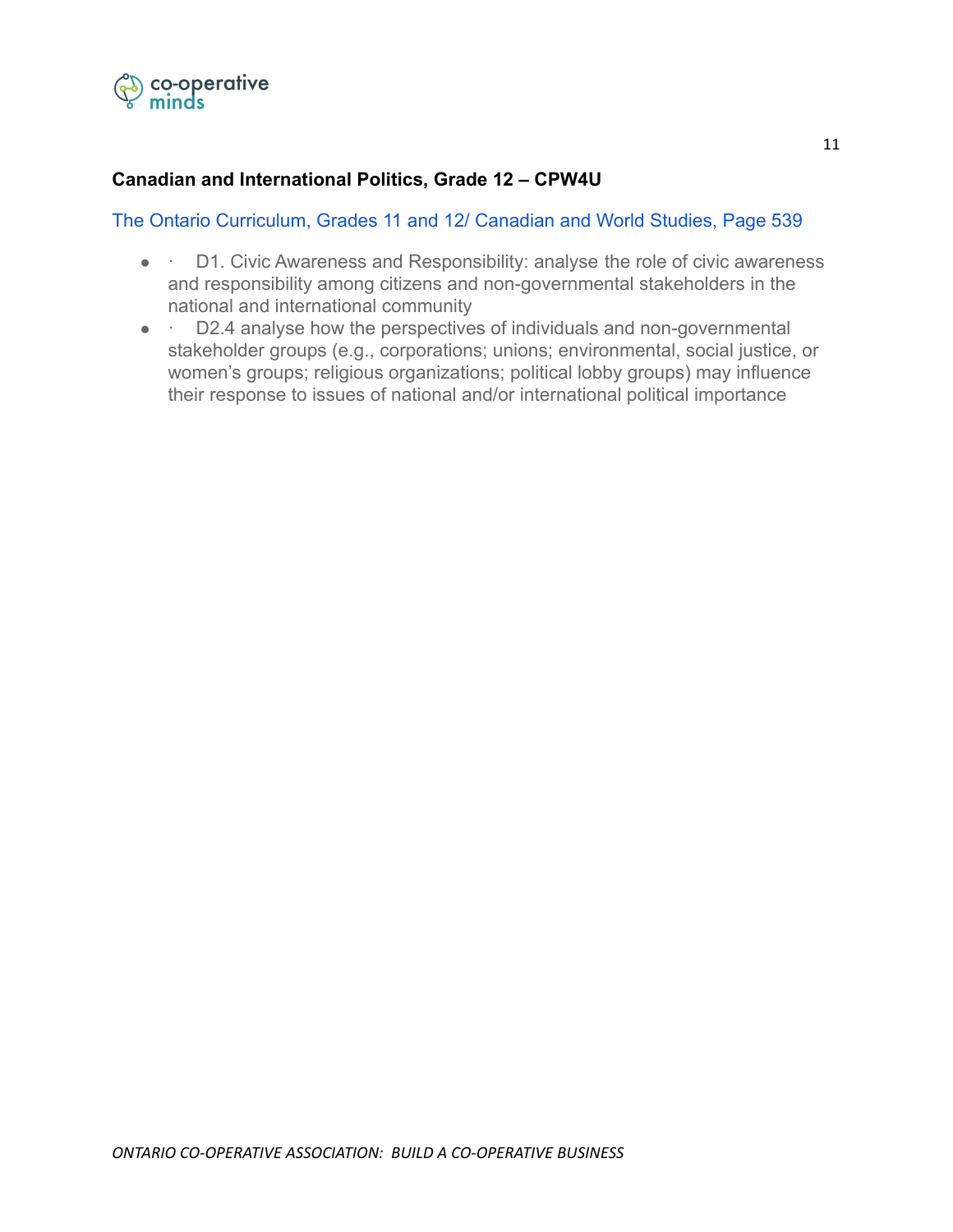

## **Delivery Notes:**

- The **Co-operative Minds Tool-kit** is formatted for **Google**. It can be easily shared via Google on other platforms like WebEx, Brightspace etc., it can also be downloaded and shared on the platform of your choice.
- Each unit is colour coded for easy identification.
- "Teacher only" slides are grey, and include teacher scripts, timing, and landing posts for each activity.
- There are links to all resources embedded in the slideshow, and all linked resources are set to "copy".
- You can also find all resources and handouts separately in each unit's folder.
- We use the term "Landing Posts" to indicate specific learning goals for each activity.
- You can do as much or as little prep as you have time for. Prep work you may find helpful would be to pre-assign students into small groups before the day's lesson. This will save time and help each lesson run more smoothly.
- For small group activities that require using the pre-made Jamboards, you may wish to make multiple copies of each Jamboard which you can colour code or re-name. You may assign students to different groups by sending them an invite to join a specific Jamboard.
- You may wish to add additional research links/material to the Guided Inquiry Handout for Unit 2.
- If time allows, we recommend scheduling a separate 30 minute meeting time for the final presentation, this will allow students additional time to prepare and practice their presentation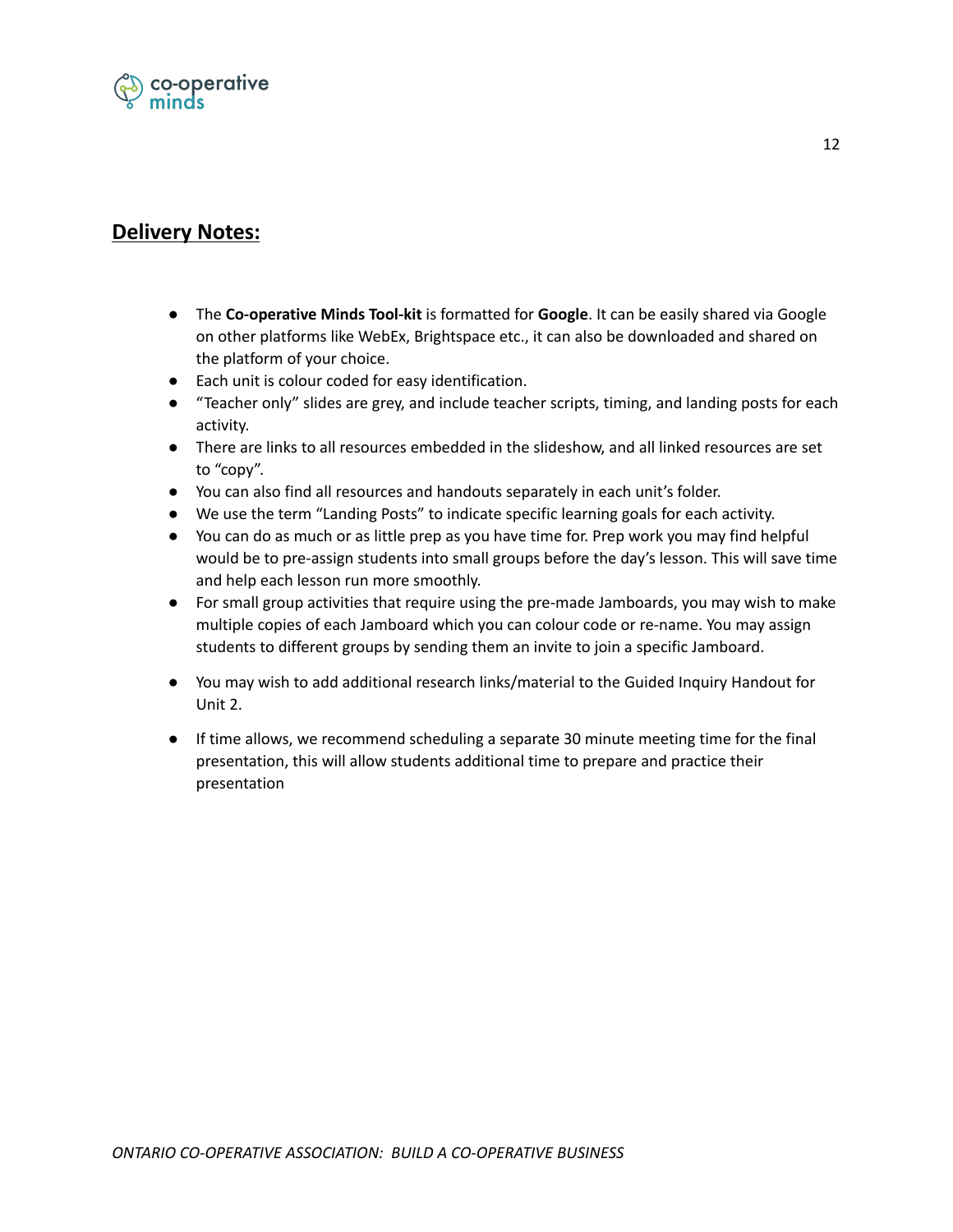

## **Feedback:**

Thank you for participating in the Co-operative MInds program. We welcome all teachers to contact us directly with any questions, comments or feedback you have. Your feedback will help us continue to improve the program.

Please let us know if you would like us to connect you with a teacher-mentor who has experienced the Co-operative Minds program, and can help guide you through the process.

To reach us directly for assistance, or to be connected with a teacher-mentor, contact:

Michelle Christmann at [mchristmann@ontario.coop](mailto:mchristmann@ontario.coop)

#### **Feedback Survey**

[Teacher](https://docs.google.com/document/d/1zlm5Tl29HWU8ujK-edid1Qtjashz1OpTikRXceV3cbU/copy) Survey

[Student](https://docs.google.com/document/d/1Gl6W10CJnvHgENnqEHjI8va_Jy0QMedCYe5xouL0rMA/copy) Survey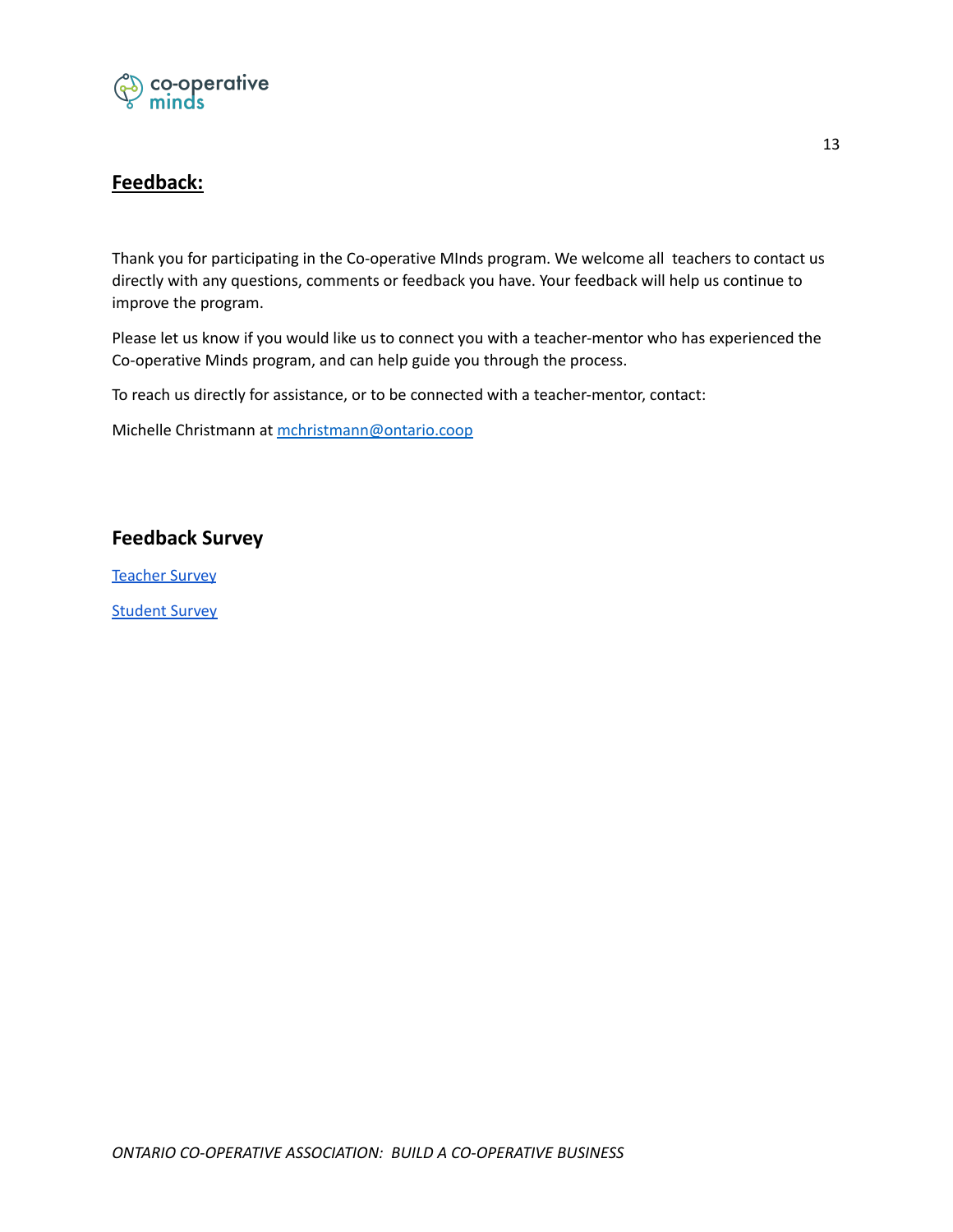

## **Research:**

Videos:

Co-operatives, Desjardins Group: [https://www.youtube.com/watch?v=eJaFFtnxsfkh?v=eJaFFtnxsfk//www.youtube.com/watch?v=vjVPKSD](https://www.youtube.com/watch?v=eJaFFtnxsfkh?v=eJaFFtnxsfk//www.youtube.com/watch?v=vjVPKSDtGTo) [tGTo](https://www.youtube.com/watch?v=eJaFFtnxsfkh?v=eJaFFtnxsfk//www.youtube.com/watch?v=vjVPKSDtGTo)

Improving access to Post-Secondary Education. The Agenda with Steve Paikin <https://www.youtube.com/watch?v=1vzO6eYJRdc>

Students starting post-secondary at risk for mental illness, substance abuse, CBC:The National Sept 5 2019 <https://www.youtube.com/watch?v=NG-H7WJtWWs>

Access- Post-Secondary Support Volunteer Organization, EHS Counselling Jan 8 2021 [https://www.youtube.com/watch?v=\\_w9BER7Lih4](https://www.youtube.com/watch?v=_w9BER7Lih4)

Co-ops 101 video, Ontario Co-operative Association: [Co-ops](https://www.youtube.com/watch?v=5_hMicsHTjw) 101

#### Bibliography:

The Cost of Post-Secondary Education in Canada infographic, RBC [https://ca.rbcwealthmanagement.com/documents/1435520/1862400/The+cost+of+postsecon](https://ca.rbcwealthmanagement.com/documents/1435520/1862400/The+cost+of+postsecondary+education+in+Canada.pdf/3eca9e04-5e2e-4a94-b5f2-4c9ae78d4c9c) [dary+education+in+Canada.pdf/3eca9e04-5e2e-4a94-b5f2-4c9ae78d4c9c](https://ca.rbcwealthmanagement.com/documents/1435520/1862400/The+cost+of+postsecondary+education+in+Canada.pdf/3eca9e04-5e2e-4a94-b5f2-4c9ae78d4c9c)

The cost of a Canadian university education in six charts, By [Mark Brown](https://www.macleans.ca/author/mark-brown/) April 1, 2018,

Maclean's

[https://www.macleans.ca/education/the-cost-of-a-canadian-university-education-in-six-c](https://www.macleans.ca/education/the-cost-of-a-canadian-university-education-in-six-charts/) [harts/](https://www.macleans.ca/education/the-cost-of-a-canadian-university-education-in-six-charts/)

Student Mentoring <https://www.alberta.ca/student-mentoring.aspx>

Pathways to Education <https://www.pathwaystoeducation.ca/the-issue/>

Broadening accessibility to postsecondary education in Canada, Academic Matters, by Glen A. Jones

<https://academicmatters.ca/broadening-accessibility-to-postsecondary-education-in-canada/>

Student Funding in Ontario: Settlement.org

[https://settlement.org/ontario/education/colleges-universities-and-institutes/financial-assistance-for-po](https://settlement.org/ontario/education/colleges-universities-and-institutes/financial-assistance-for-post-secondary-education/what-kinds-of-financial-help-can-i-get-for-my-education/) [st-secondary-education/what-kinds-of-financial-help-can-i-get-for-my-education/](https://settlement.org/ontario/education/colleges-universities-and-institutes/financial-assistance-for-post-secondary-education/what-kinds-of-financial-help-can-i-get-for-my-education/)

Student Grants and Loans: Government of Canada <https://www.canada.ca/en/services/benefits/education/student-aid/grants-loans.html>